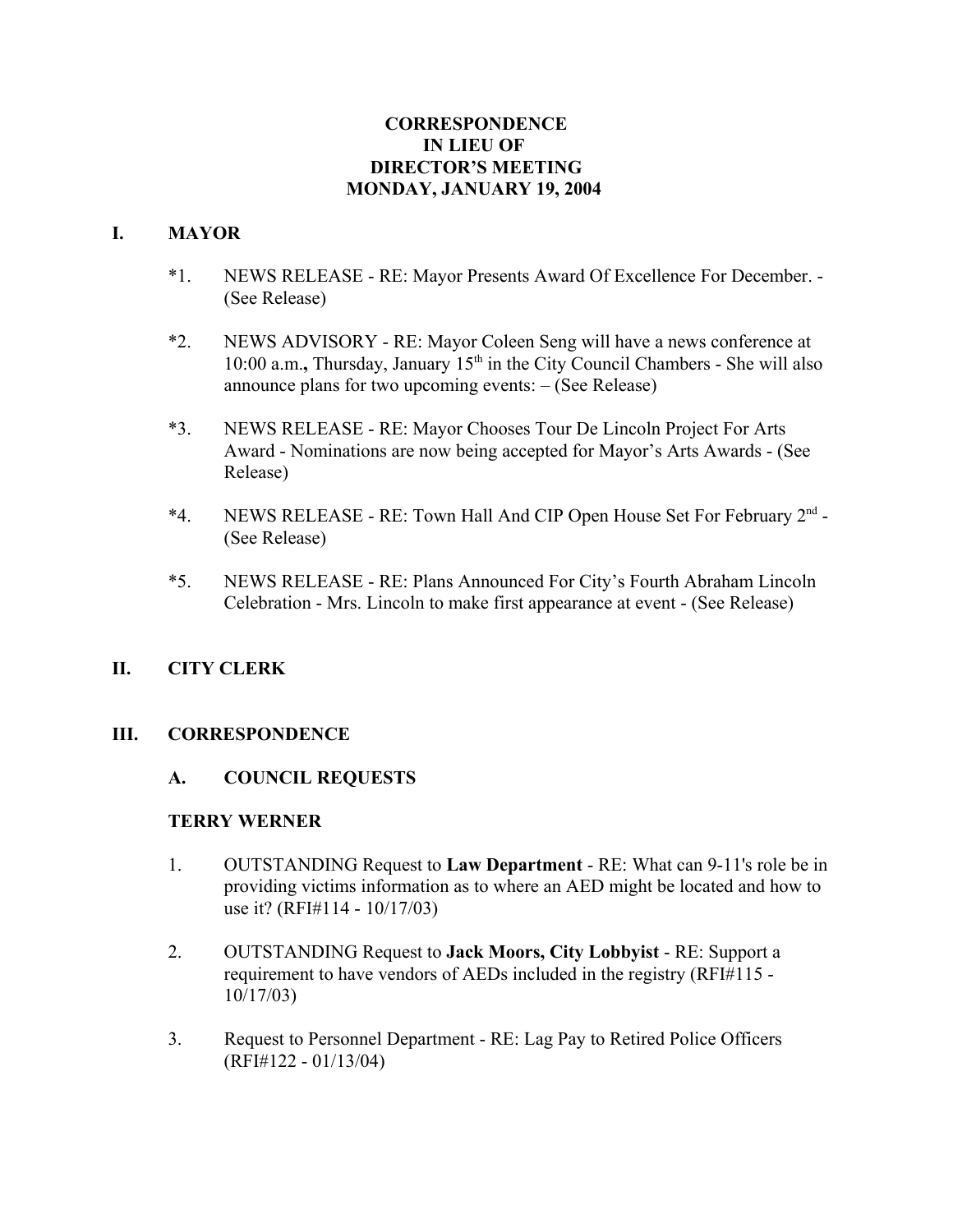### **JON CAMP**

\*1. Letter from David Chatwell to Jon Camp - RE: The Smoking ban that was passed not too long ago - (See Letter)

### **KEN SVOBODA**

\*1. Letter from name withheld to Ken Svoboda - RE: With all of the media focusing lately on Ms. Byrd maybe the City Council needs to place their attention close to home on the Lincoln Fire Department and their Fire Chief Spadt - (See Letter)

### **B. DIRECTORS AND DEPARTMENT HEADS**

#### **BUDGET OFFICE**

\*1. Inter-Department Communication from Jan Bolin - RE: Revenue History & Budget Exercise Results - (See Material)

#### **FINANCE**

\*1. Material from Don Herz - RE: City of Lincoln - EMS Cash Receipts/Expenditure Data - FY 2003-04.

### **FINANCE DEPARTMENT/CITY TREASURER**

**\***1. Material from Don Herz, Finance Director & Melinda J. Jones, City Treasurer - RE: Resolution & Finance Department Treasurer of Lincoln, Nebraska - Investments Purchased January 5, 2004 thru January 9, 2004.

#### **FIRE DEPARTMENT**

\*1. Memo & Material from Fire Chief Mike Spadt - RE: Fire Engine Replacement - (See Material)

#### **HEALTH DEPARTMENT**

- \*1. NEWS RELEASE RE: 2004 Public Health Award Nominations (See Release)
- \*2. Response E-Mail from Rick Thorson RE: Snow removal noise at SouthPointe Mall - (See E-Mail)
- \*3. NEWS RELEASE RE: Health Department Releases 56th Annual Report (See Release)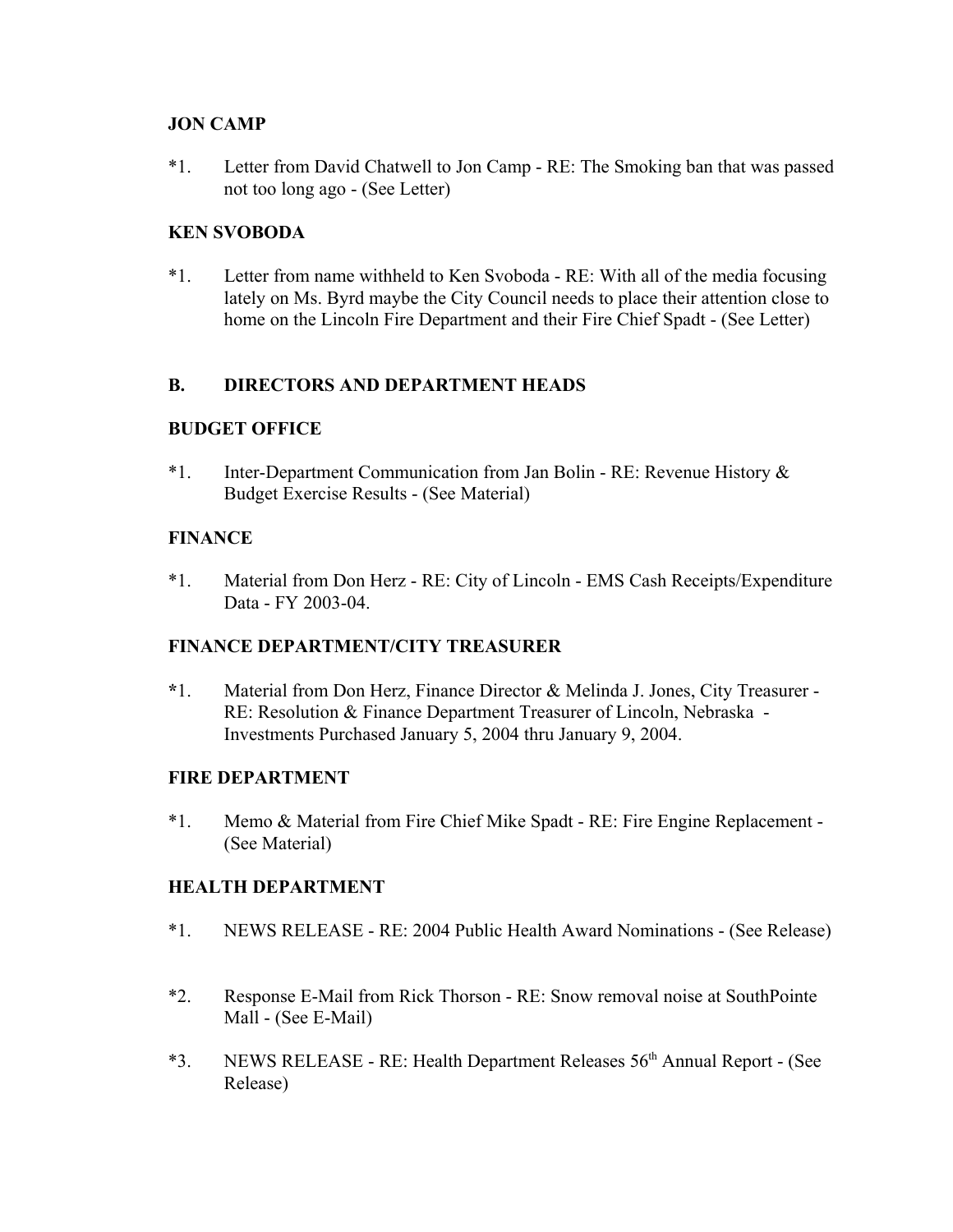\*4. NEWS RELEASE - RE: January Is National Cervical Cancer Awareness Month - (See Release)

## **LIBRARY**

- \*1. NEWS RELEASE RE: Computer Lab Opening Victor E. Anderson Branch Library - (See Release)
- \*2. NEWS RELEASE RE: Renovation Scheduled Fresh paint, new carpet, and updated furniture are coming! - (See Release)

# **PLANNING**

\*1. Annexation by Ordinance - Ordinance No. 18278 - Effective: 12/16/2003 - 337.7 Acres.

# **PLANNING COMMISSION FINAL ACTION . . . . .**

- \*1. Waiver No. 03015 (Kalnins Addition Final Plat Folsom Street between W. Pioneers Blvd. and W. Old Cheney Road) Resolution No. PC-00842.
- \*2. Preliminary Plat No. 03008 North Creek 1<sup>st</sup> Addition (N. 23<sup>rd</sup> & Fletcher Avenue) Resolution No. PC-00841.

# **PUBLIC WORKS & UTILITIES DEPARTMENT**

\*1. Public Works & Utilities ADVISORY - RE: Water Main Replacement Project 700249 - Baldwin Avenue; 56th-59th – (See Advisory)

### **C. MISCELLANEOUS**

- \*1. Letter & Material from Shelley R. Sahling-Zart, Vice President& Assistant Counsel, Lincoln Electric System - RE: 2004 - Lincoln Electric System Legislative Guidelines. — (See Material)
- \*2. E-Mail from Citizen RE: Smoke-free Restaurants & Bars (See E-Mail)
- \*3. Letter from Martin Pion, B. Sc., Saint Louis, MO RE: A safe, smoke free workplace - (See Letter)